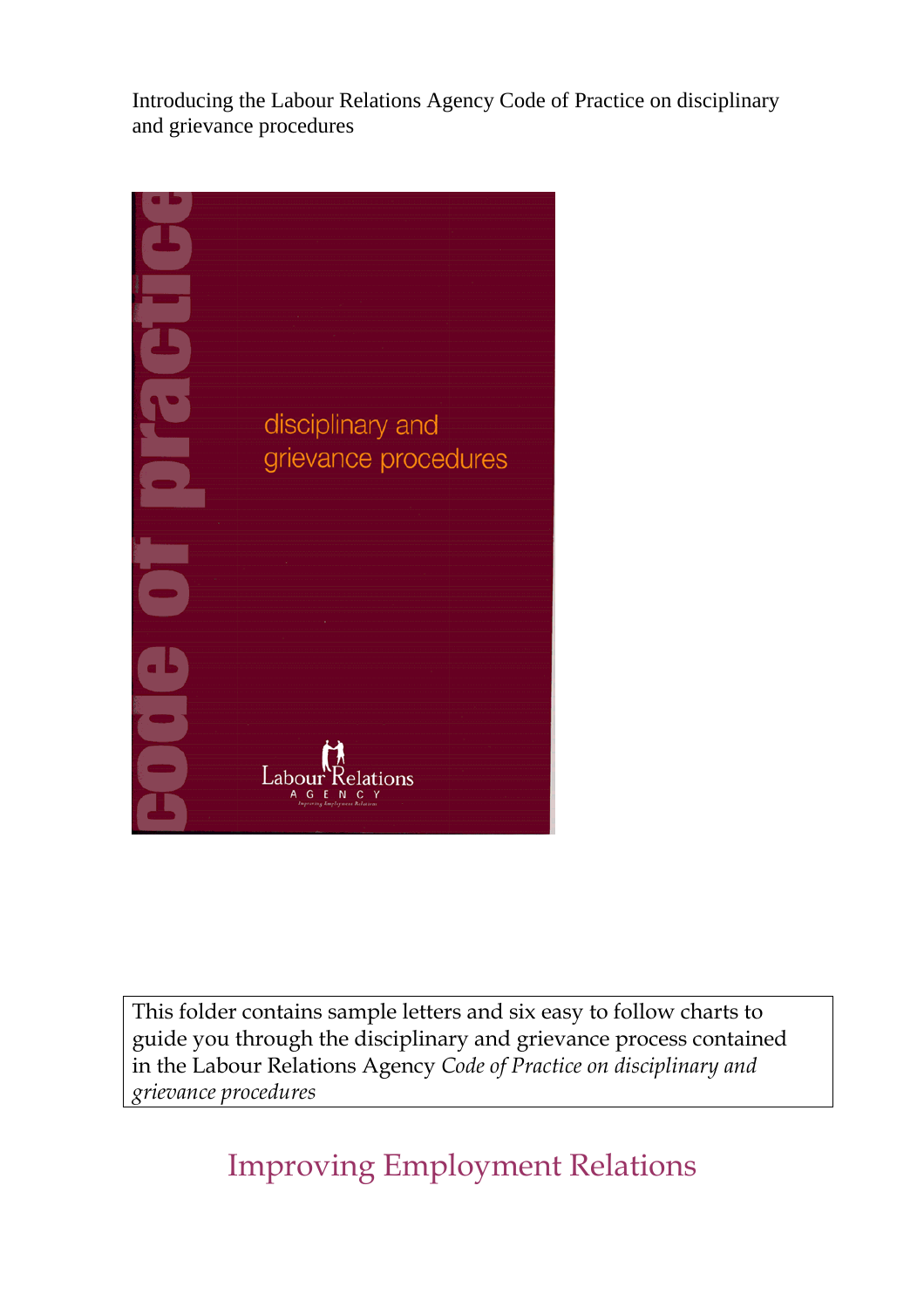This Folder does not form part of the Labour Relations Agency *Code of Practice on disciplinary and grievance procedures.* 

All paragraph and page references on the charts in this folder refer directly to those contained in the Labour Relations Agency *Code of Practice on disciplinary and grievance procedures.*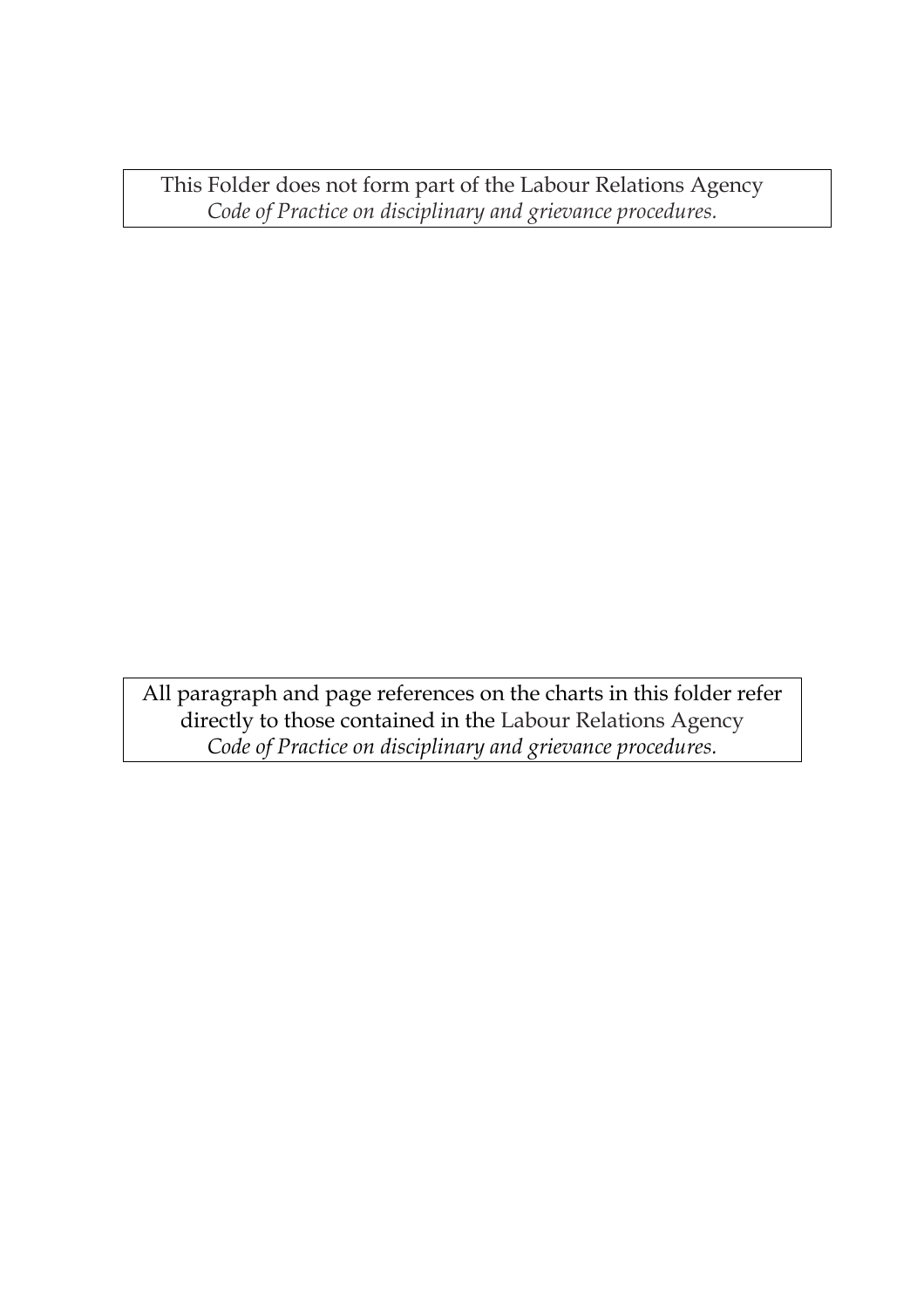### **(1) Notice of disciplinary meeting**

Dear ..........................................Date …………………………………

I am writing to tell you that you are required to attend a disciplinary meeting on ……………..at ……………….am/pm which is to be held in.…………………………. At this meeting the question of disciplinary action against you, in accordance with the Company's/Organisation's\* Disciplinary Procedure, will be considered with regard to:

…………………………………………………………………………………… …………………………………………………………………………………… …………………………………………………………………………………… …………………………………………………………………………………… …………………………………………………………………………………… ……………………………………………………………………………………

You are entitled, if you wish, to be accompanied by another work colleague or your trade union representative.

Yours sincerely

Signed................................................. Manager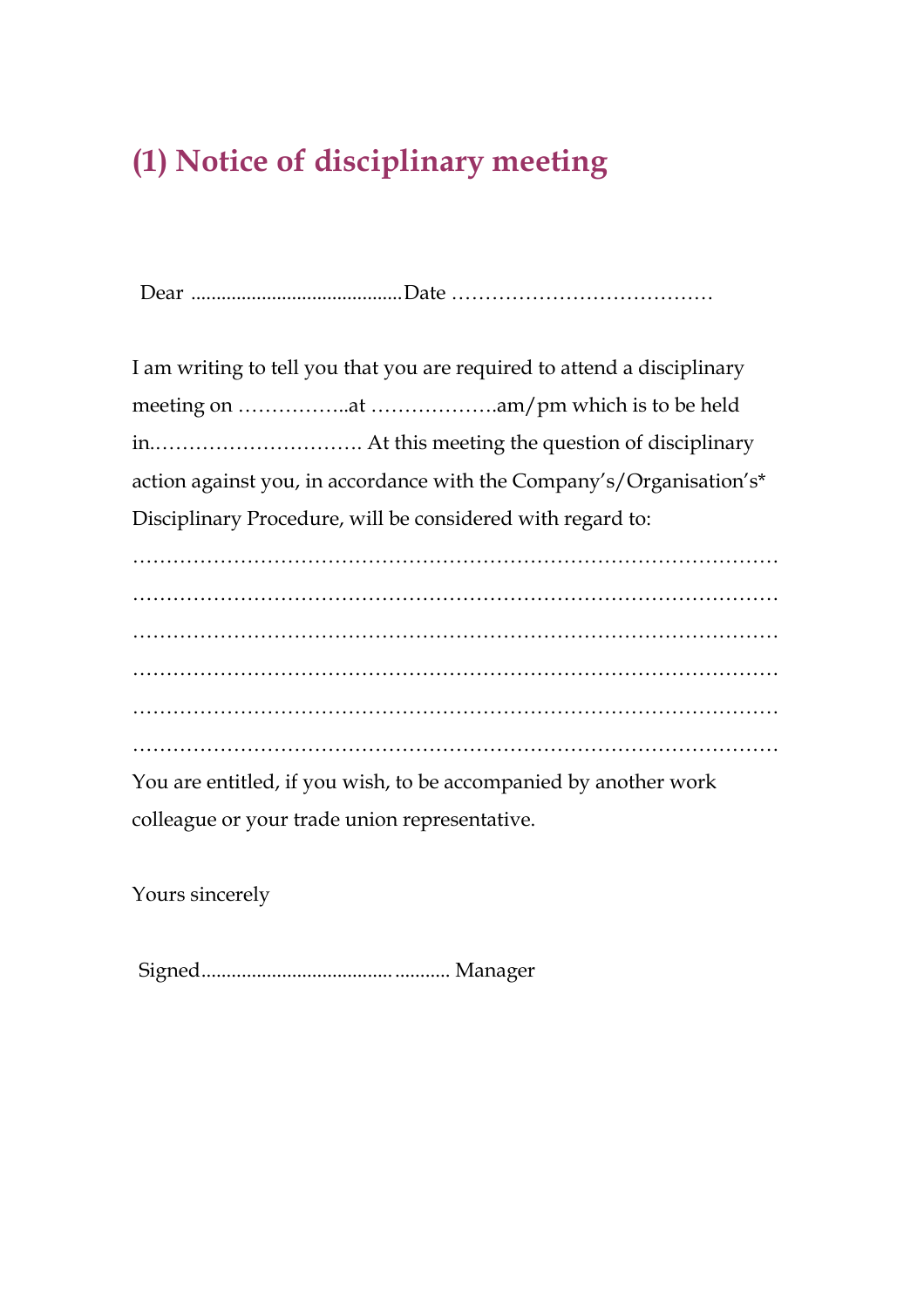#### **(2) Notice of recorded oral warning/first written warning/ final written warning**

Dear ..............................................Date ……………………………..

You attended a disciplinary hearing on ...I am writing to confirm the decision taken that you be given a recorded oral warning\*/first written warning\*/ final written warning\* under the Company's/Organisation's\* Disciplinary Procedure.

This warning will be placed in your personal file but will be disregarded for disciplinary purposes after a period of ……….months, provided your conduct improves/performance reaches a satisfactory level\*\*.

a) The nature of the unsatisfactory conduct\* or performance\* was:

b) The conduct\* or performance\* improvement expected is:

c) The timescale within which the improvement is required is:

d) The likely consequence of further misconduct or insufficient improvement is: first written warning\*/ final written warning\*/dismissal\*

You have the right of appeal against this decision (in writing\*\*) to ...............within ................. days of receiving this disciplinary decision.

Yours sincerely

Signed ...... .............................. Manager

Note: \* The wording should be amended as appropriate \*\* Delete if inappropriate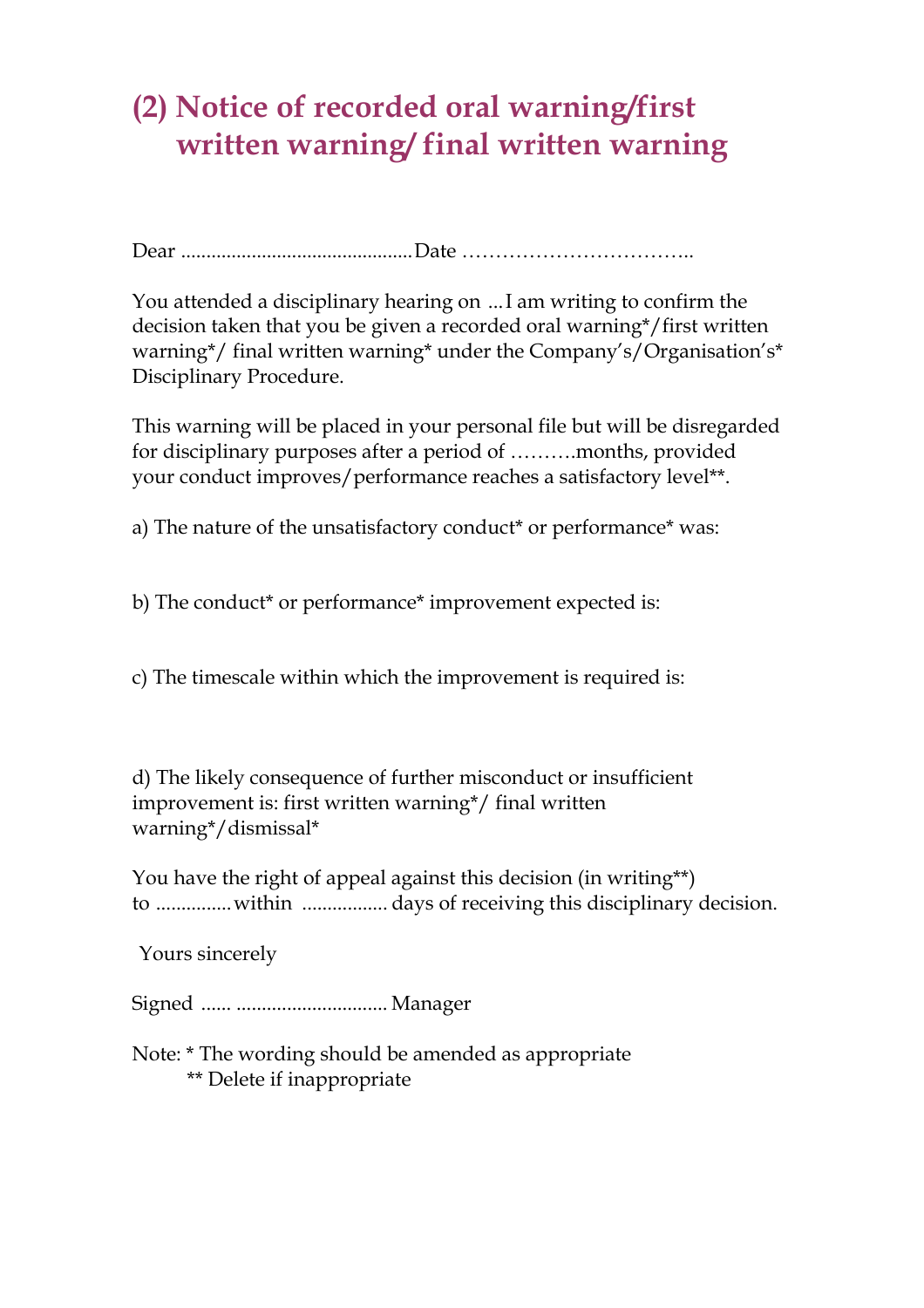# (**3) Notice of appeal meeting against warning**

Dear.....................................................Date..............................................

You have appealed against the recorded oral warning\*/first written warning\*/ final written warning\* confirmed to you in writing on ……………

Your appeal will be heard by ……………………. in………………………… on........... ...................at....................

You are entitled to be accompanied by a work colleague or trade union representative.

The decision of this appeal hearing is final and there is no further right of review.

Yours sincerely

Signed ………………………………….. Manager

Note: \* The wording should be amended as appropriate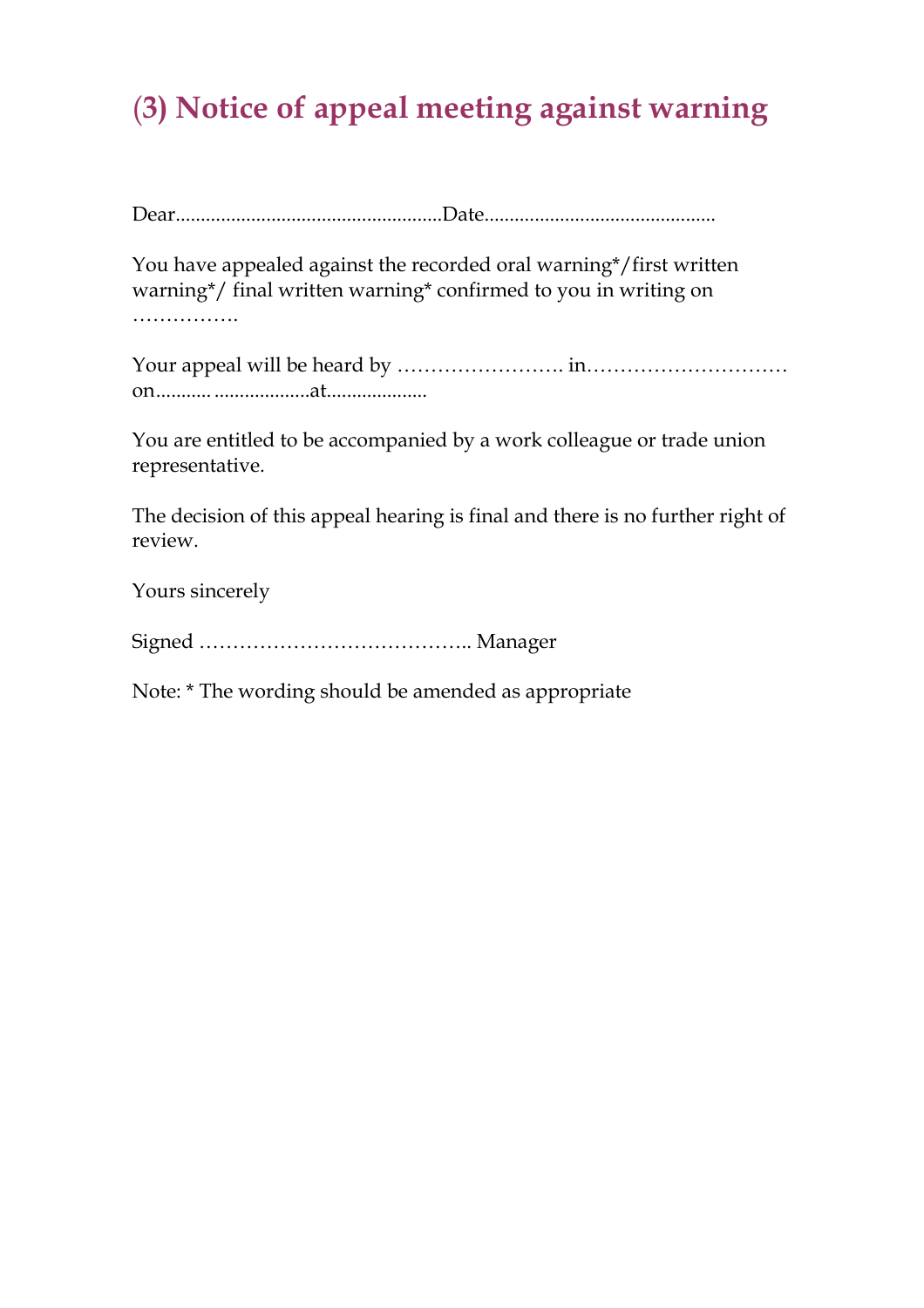### **(4) Notice of result of appeal against warning**

Dear……………………………………….Date.............................................

You appealed against the decision of the disciplinary hearing that you be given a warning in accordance with Stage ……. of the Company's/Organisation's\* Disciplinary Procedure. The appeal hearing was held on....................

I am now writing to confirm the decision taken by the Manager who conducted the appeal hearing, namely that the decision to.................... stands\*/ the decision to be revoked\* [specify if no disciplinary action is being taken or what the new disciplinary action is].

You have now exercised your right of appeal under the Company's\*/Organisation's\* Disciplinary Procedure and this decision is final.

Yours sincerely

Signed ...........................................Manager

Note: \* The wording should be amended as appropriate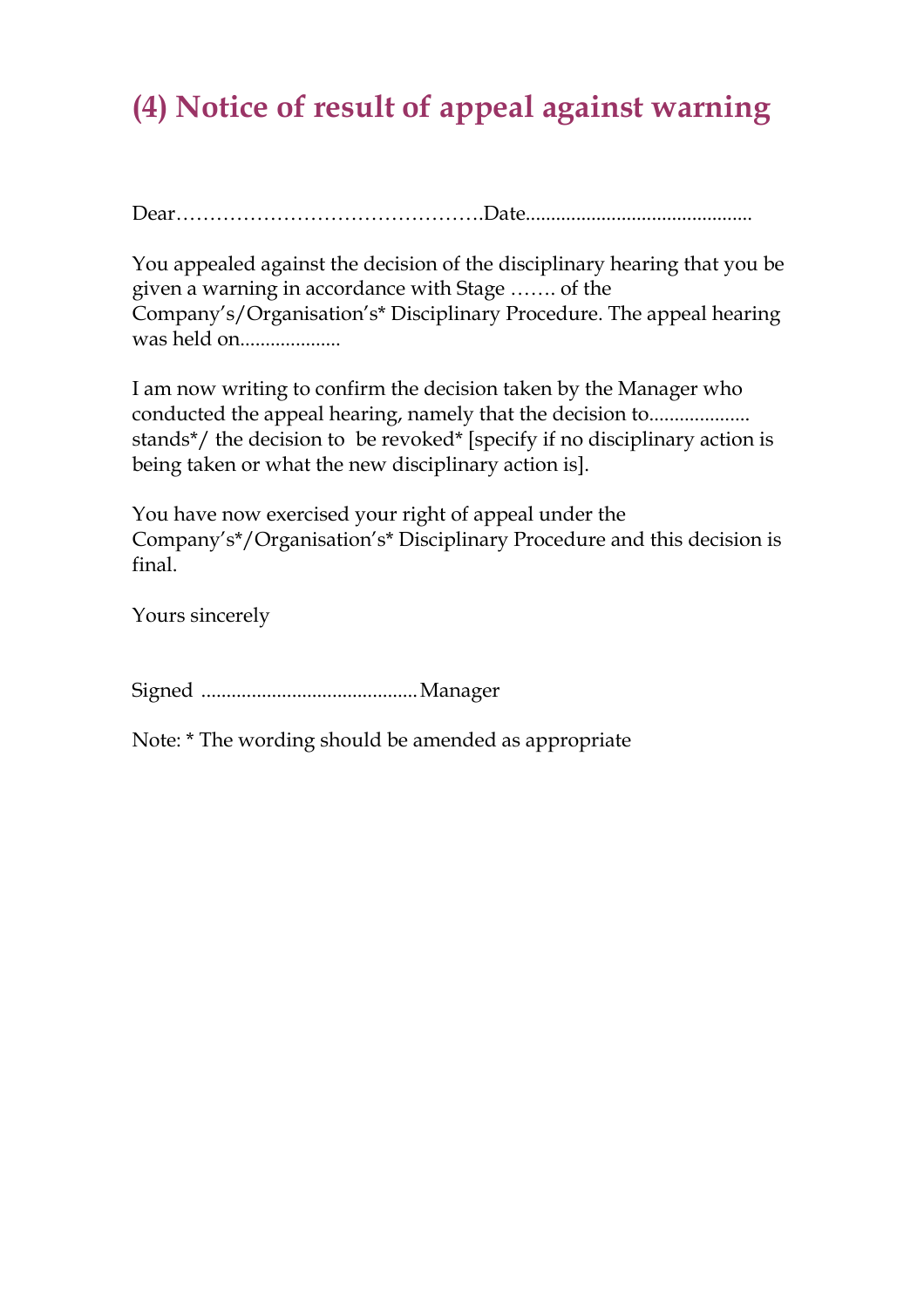#### **(5) Letter to be sent by the employer, setting out the reasons for the proposed dismissal or action short of dismissal and arranging the meeting (for statutory procedure)**

 I am writing to tell you that ................ [insert company\*/organisation\* name] is considering dismissing OR taking disciplinary action [insert proposed action] against you.

This action is being considered with regard to the following circumstances:

…………………………………………………………………………………… …………………………………………………………………………………… …………………………………………………………………………………… …………………………………………………………………………………….

You are invited to attend a disciplinary meeting on ..................... at……… am/pm which is to be held in …………………where this will be discussed.

You are entitled, if you wish, to be accompanied by another work colleague or your trade union representative.

Yours sincerely

Signed ..................................................Manager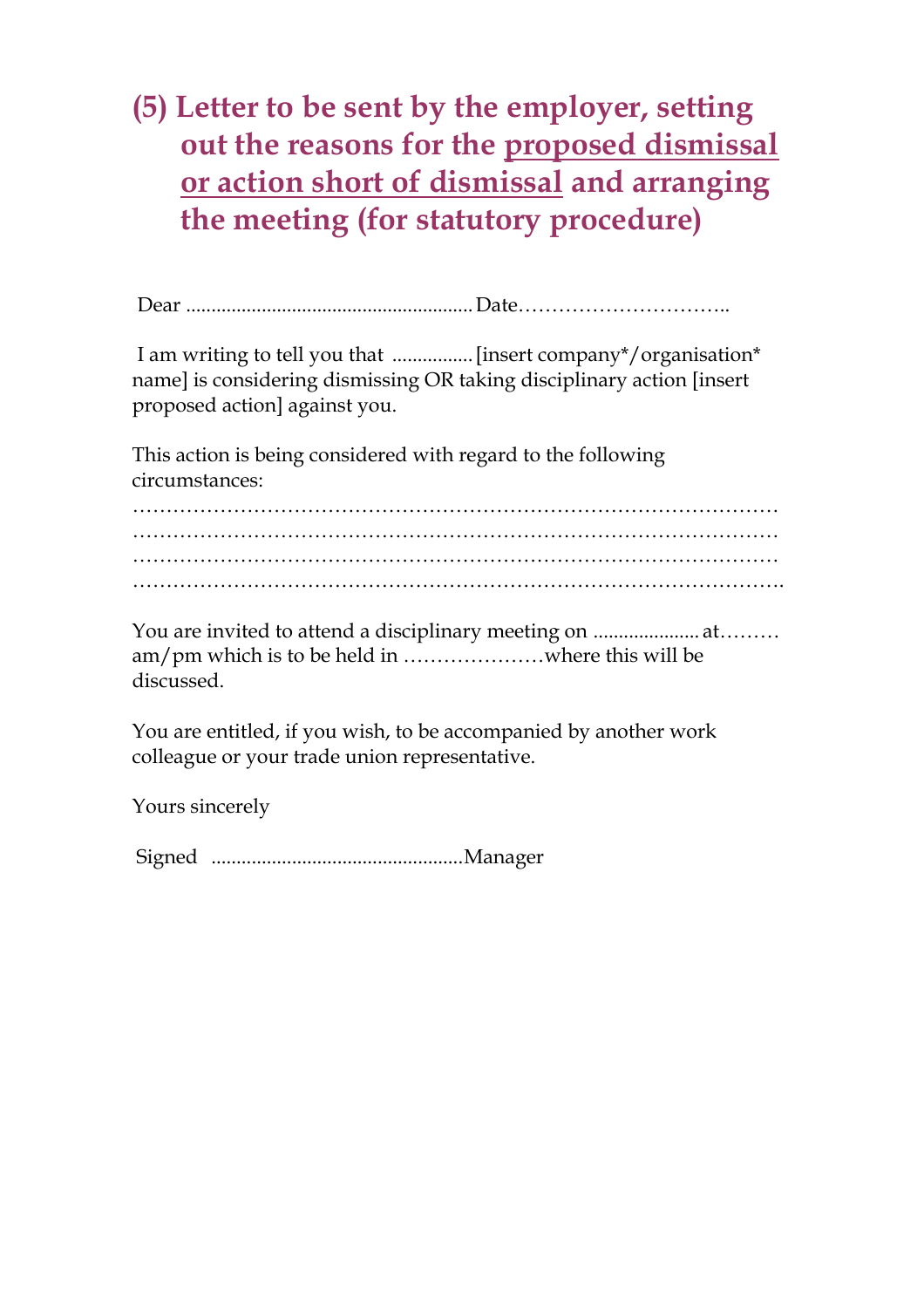#### **(6) Letter to be sent by the employer after the disciplinary meeting arranged in Letter 5 (for statutory procedure)**

Dear .............................................Date……………………………………..

On ....... you were informed that ............[insert company\*/organisation\* name] was considering dismissing OR taking disciplinary action [insert proposed action] against you.

This was discussed in a meeting on .........

At this meeting, it was decided that: [delete as applicable]

\*Your conduct/performance/etc was still unsatisfactory and that you be dismissed.

\*Your conduct/performance/etc was still unsatisfactory and that the following disciplinary action would be taken against you................................................

\*No further action would be taken against you.

Note: \* The wording should be amended as appropriate

(See Over)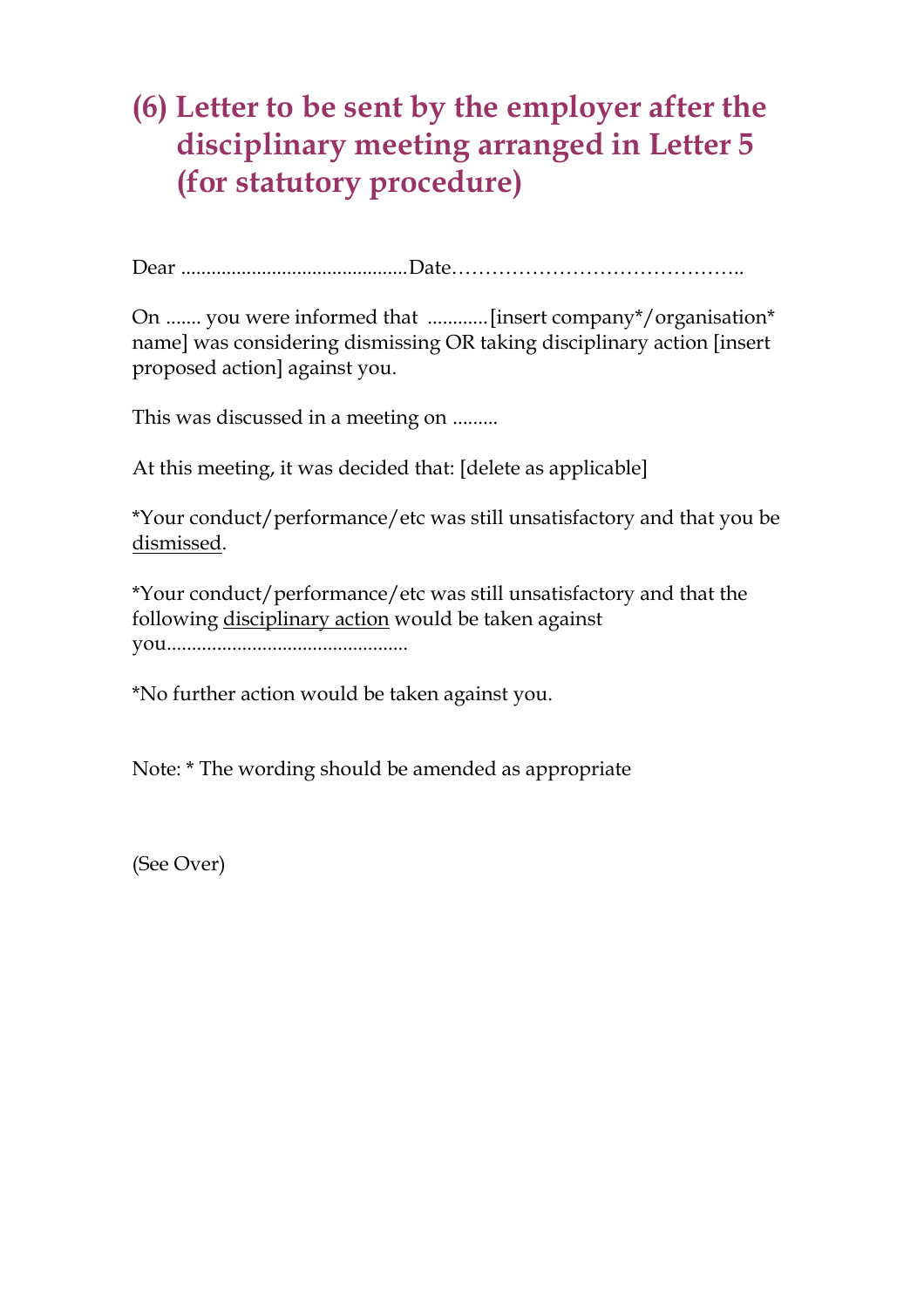#### **(6) Letter to be sent by the employer after the disciplinary meeting arranged in Letter 5 (for statutory procedure)** *continued*

\*The reasons for your dismissal are:

…………………………………………………………………………………… …………………………………………………………………………………… …………………………………………………………………………………… …………………………………………………………………………………… I am therefore writing to you to confirm the decision that you be dismissed and that your last day of service with the Company will be…………………………….

\*I am therefore writing to you to confirm the decision that disciplinary action will be taken against you. The action will be………………..The reasons for this disciplinary action are:

…………………………………………………………………………………… ……………………………………………………………………………………  $\mathcal{L}^{\text{max}}$ …………………………………………………………………………………….

You have the right of appeal against this decision. Please [write] to .............................................................within ……days of receiving this disciplinary decision.

Yours sincerely

Signed…………………………………..Manager

Note: \* The wording should be amended as appropriate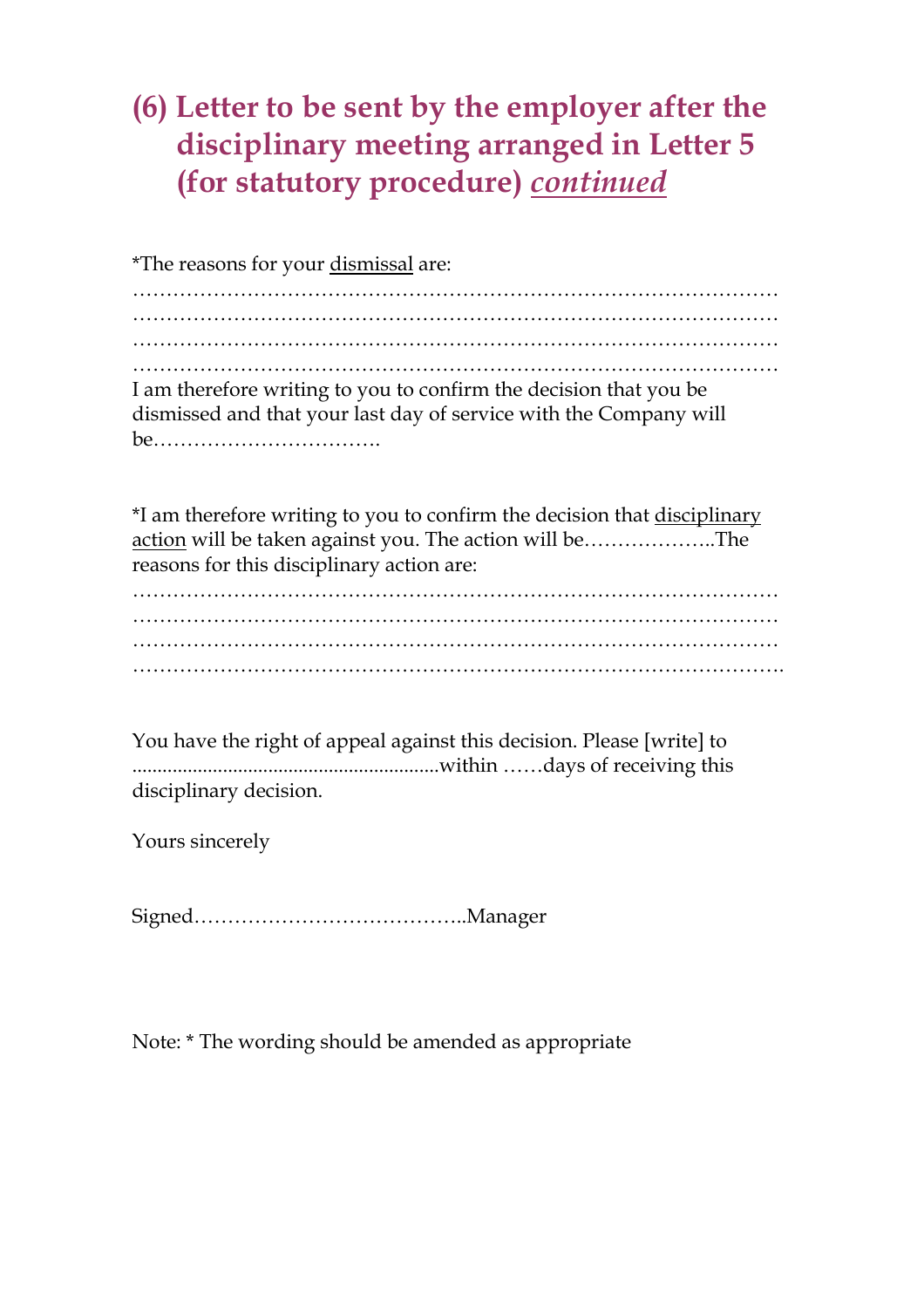#### **(7) Notice of appeal meeting against dismissal / relevant disciplinary action (for statutory procedure)**

Dear ......................................................... Date………………………………

You have appealed against \*your dismissal/\*disciplinary action on ....... confirmed to you in writing on……………Your appeal will be heard by ………………….in ....................... on …………………………..at……………..am/pm.

You are entitled, if you wish, to be accompanied by another work colleague or your trade union representative.

The decision of this appeal meeting is final and there is no further right of review.

Yours sincerely

Signed………………………………………Manager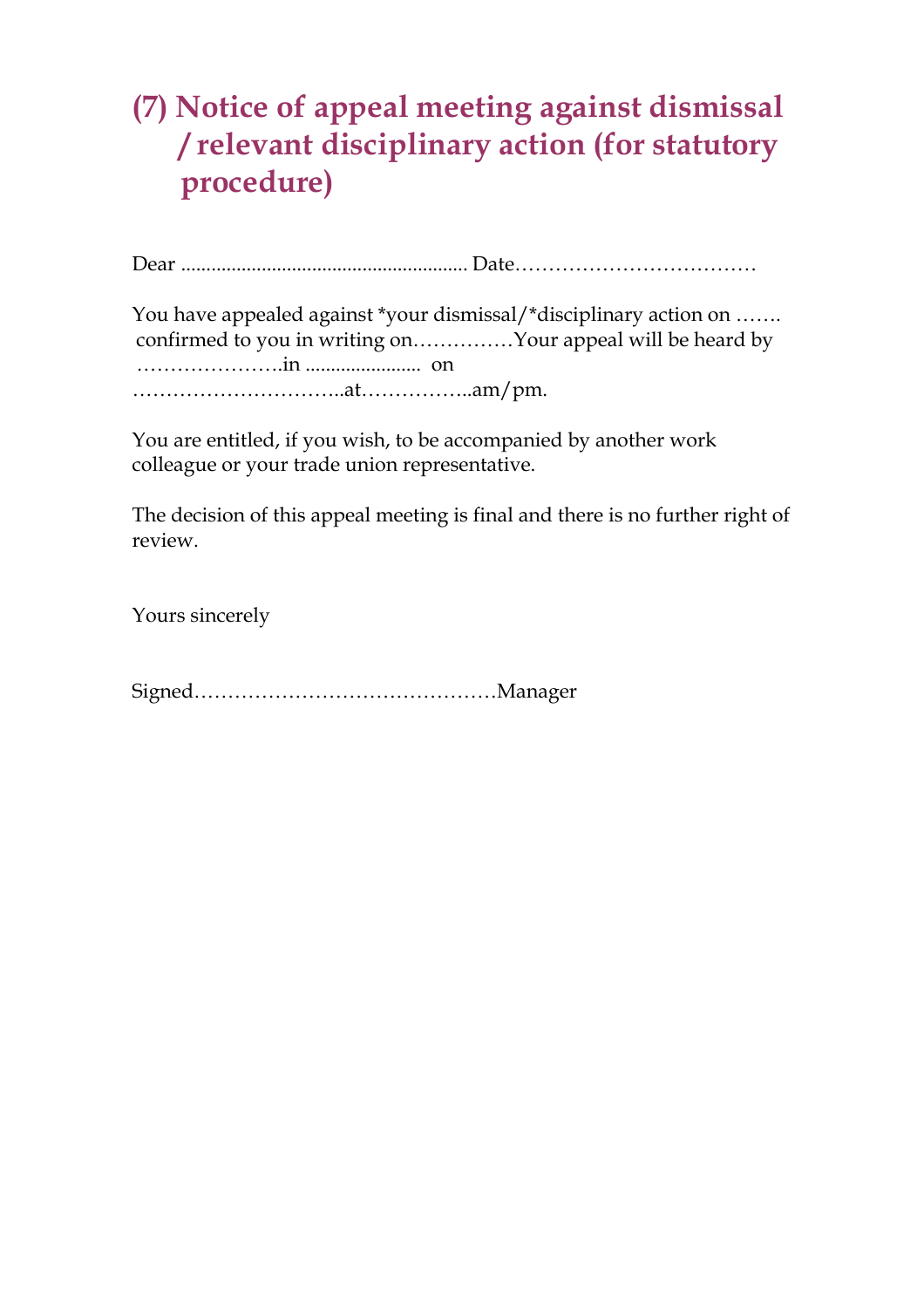#### (**8) Notice of result of appeal against dismissal / relevant disciplinary action (for statutory procedure)**

Dear ....................................................... Date……………………….

You appealed against the decision of the disciplinary hearing that you be \*dismissed/\*subject to disciplinary action [delete as appropriate]. The appeal meeting was held on.................

I am now writing to confirm the decision taken by................. [Insert the name of the manager] who conducted the appeal meeting, namely that the decision to………………………stands\*/ the decision to…………………...be revoked\* [specify if no disciplinary action is being taken or what the new disciplinary action is].

You have now exercised your right of appeal under the Company's\*/Organisation's\* Disciplinary Procedure and this decision is final.

Yours sincerely

Signed .................................................. Manager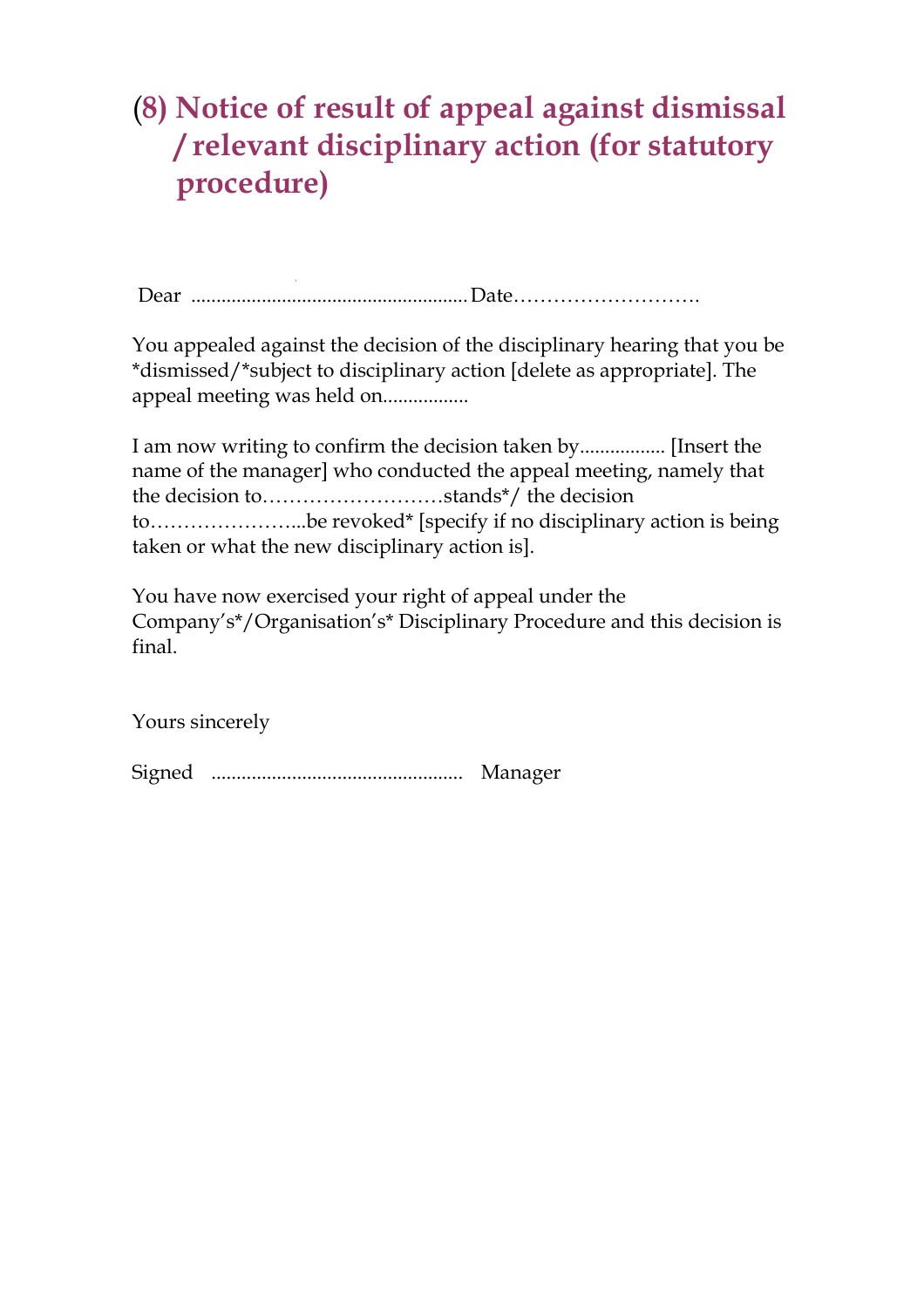# **(9) Employee raising a grievance**

Dear…………………………………….. Date…………………………….

I am writing to tell you that I wish to raise a grievance.

This action is being considered with regard to the following circumstances:

…………………………………………………………………………………… …………………………………………………………………………………… …………………………………………………………………………………… …………………………………………………………………………………….

I am entitled to a hearing to discuss this matter. I am entitled, if I wish, to be accompanied by a work colleague or my trade union representative.

Please reply within………………………[not more than 28] days of the date of this letter.

Yours sincerely

Signed……………………………………. Employee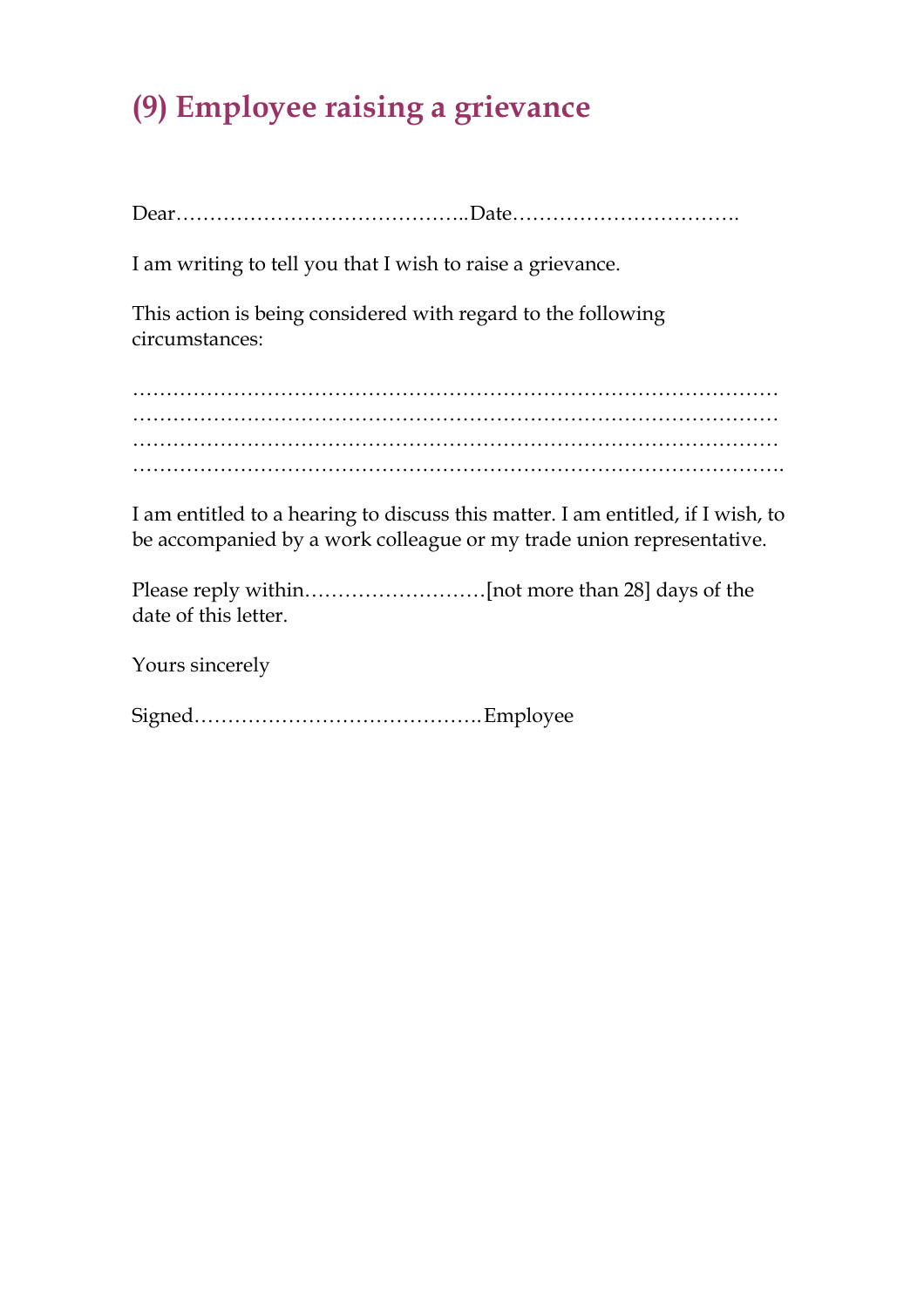#### **(10) Employee's request for appeal hearing (grievance procedures)**

| OnI was informed that the Company*/Organisation* had                                                        |  |  |
|-------------------------------------------------------------------------------------------------------------|--|--|
| I would like to appeal against this decision. I wish the following<br>information to be taken into account: |  |  |
|                                                                                                             |  |  |
|                                                                                                             |  |  |
|                                                                                                             |  |  |

Please reply within………*[five days may often be long enough]* days from the date of this letter.

Yours sincerely

Signed……………………………………..Employee